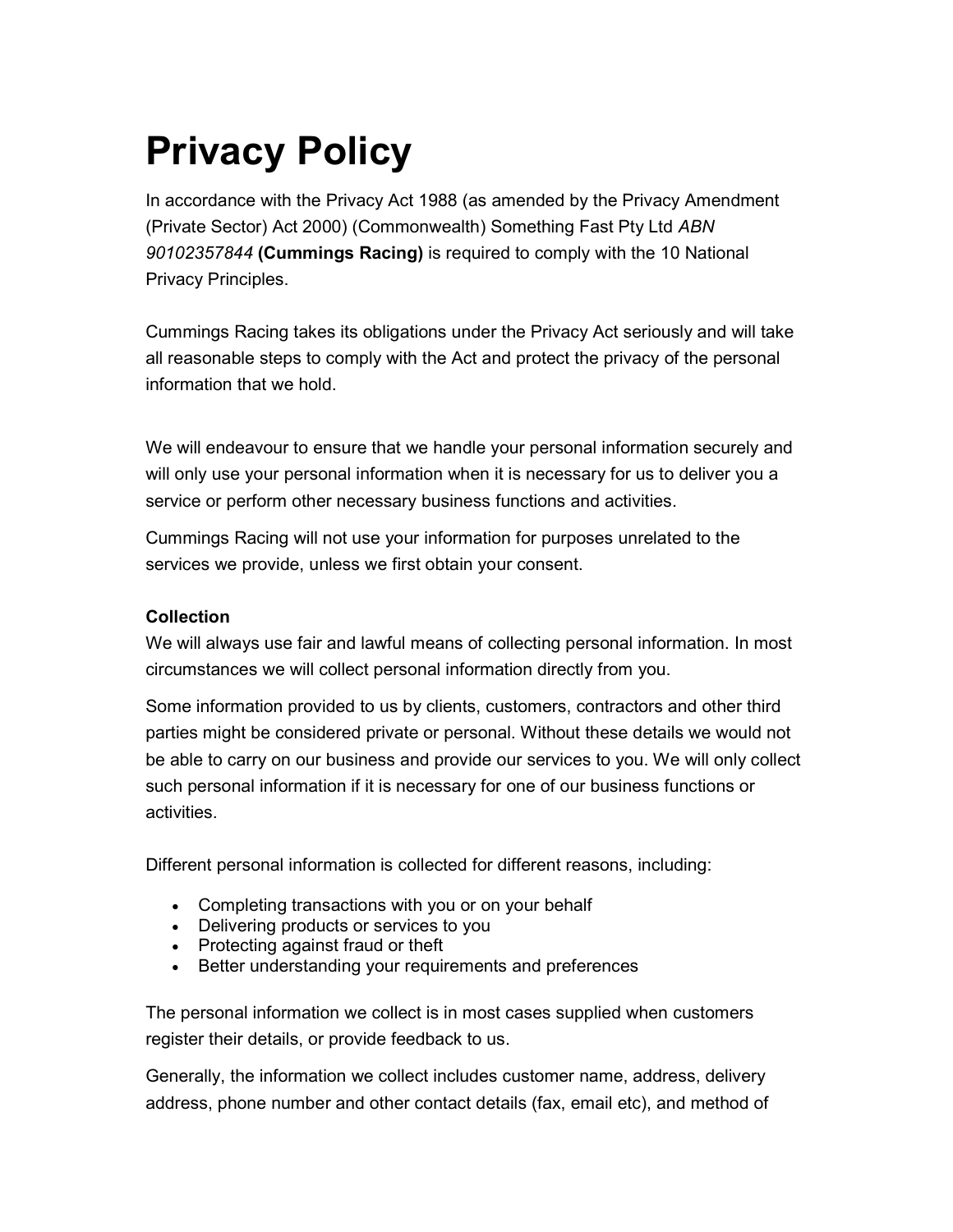payment including bank account details. By obtaining the above information, we can complete transactions and communicate with you.

## **Disclosure**

Cummings Racing believes that your personal information, including your purchase history, email and residential addresses, and financial information belongs to you. To service you better, we collect this type of information when you provide it to us, but we do not rent, sell or trade your personal information to others without your consent.

From time to time your personal details will need to be passed on to third party data entry companies, email marketing companies and consultants who perform parts of our service delivery, as part of our legitimate business operation, such as couriers, technical partners, email providers, web hosts, related third party data entry companies, email marketing companies and consultants, some of whom may be located outside of Australia.

## Cookies

Cookies are pieces of information that are transferred to your computer's hard drive via your Web browser. Cummings Racing does not use cookies.

## **Security**

Cummings Racing will take all reasonable steps to store your personal information securely. Personal information is destroyed securely when no longer required by us. Information stored within our computer systems can only be accessed by those with delegated authority and if authenticated with a valid network user id and password.

## **Access**

Cummings Racing is committed to maintaining accurate, timely and relevant information. Any requests to access or update your personal information, in line with the National Privacy Principles, should be submitted in writing to:

Cummings Racing

PO Box 541

Kensington NSW 1465

## Further Information